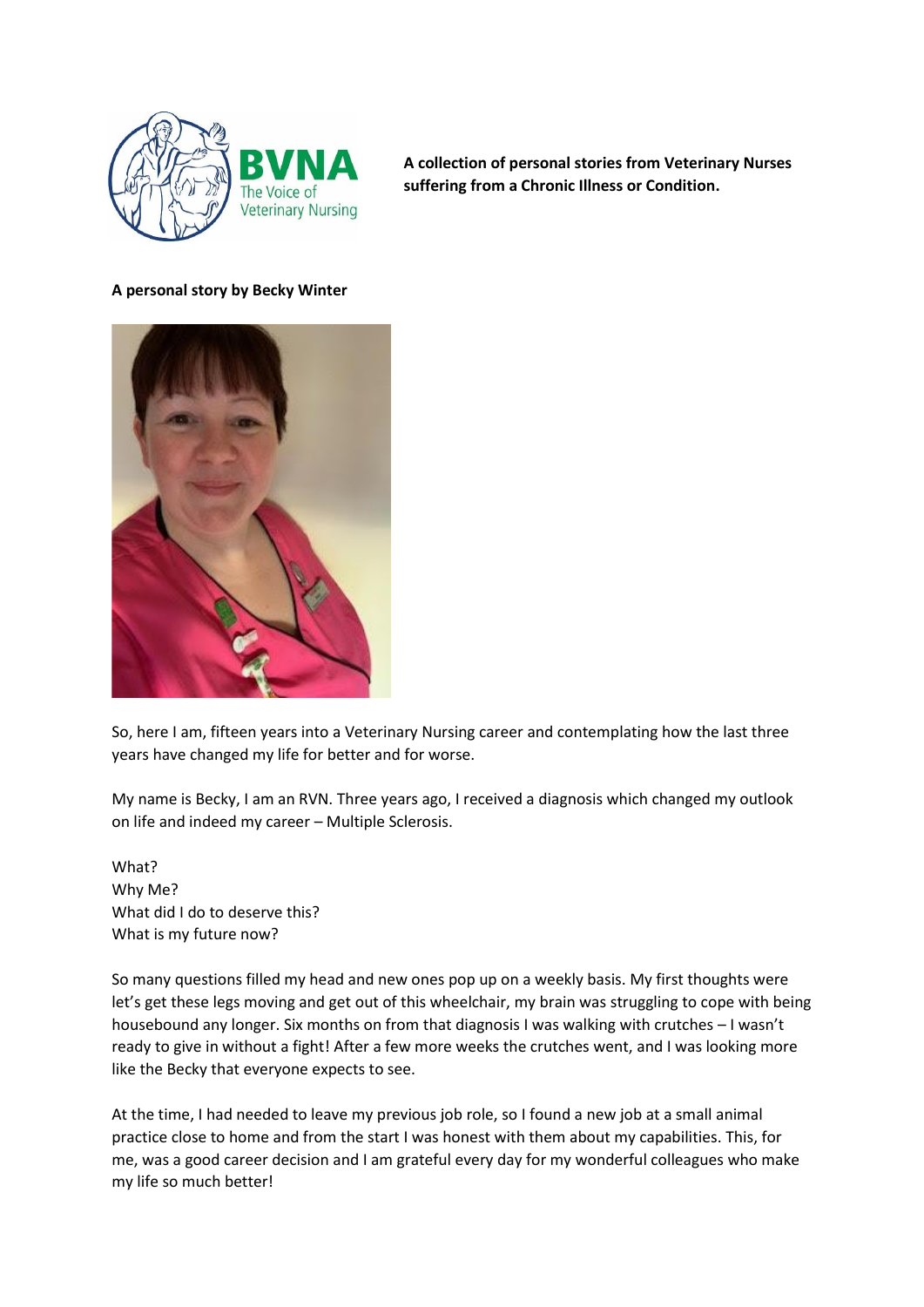## **Daily pain – really is a pain!**

Every day I am in some degree of pain, although I have become a pro at hiding it well and it is never really under control.

My immune system is battered, so I am open to every illness going. Bladder weakness means the toilet is my best friend and that the change of clothes in my locker (which was for when I was covered in blood, vomit, or anal glands) is now an essential piece of kit for when the bladder control fails!

Imposter syndrome is also an issue for me. I see the student nurses and younger RVN's picking up things quickly, restraining animals with ease and I watch on, wondering if I can really do this job. However, experience in this career outweighs brute strength 100-1, so I am definitely on the stronger team! I figured they have backs and knees that work, so let's use them while we can.

Having an invisible illness is a struggle. When I have a relapse and use a crutch, I receive a lot of unwanted attention, which I don't like, so for me, invisible illness suits me more!

However, on some days the pain hits hardest and I want to sit and cry in a corner. A hand on the shoulder or a cuppa makes a massive difference, even better if I get to drink it warm – a rare thing in the veterinary world.

## **Self-Care**

What is this? We hear it all the time but what does it actually mean?

Well, it means different things to different people. For me it is taking some time out of the week to look after my mental and physical wellbeing.

- **Pilates**
- Yoga
- Meditation
- Relaxing Bath or shower
- Sitting in the garden with my guinea pigs and dogs
- Walking my dogs when my pain allows
- Crafting painting, sewing, making resin / clay items
- Running my little Body Shop at Home business

All these things provide me with some level of relaxation and mental stability. They allow me to switch off from some days that cause me stress and anxiety. This makes a huge difference in my daily life.

When I focus time on other activities, I find my pain does dissipate for a while and my tensions and anxieties reduce massively.

If I could pass on advice to anyone in a similar situation to mine, it would be to let others help you, accept their offers and don't try to push through when you are struggling. You are important and